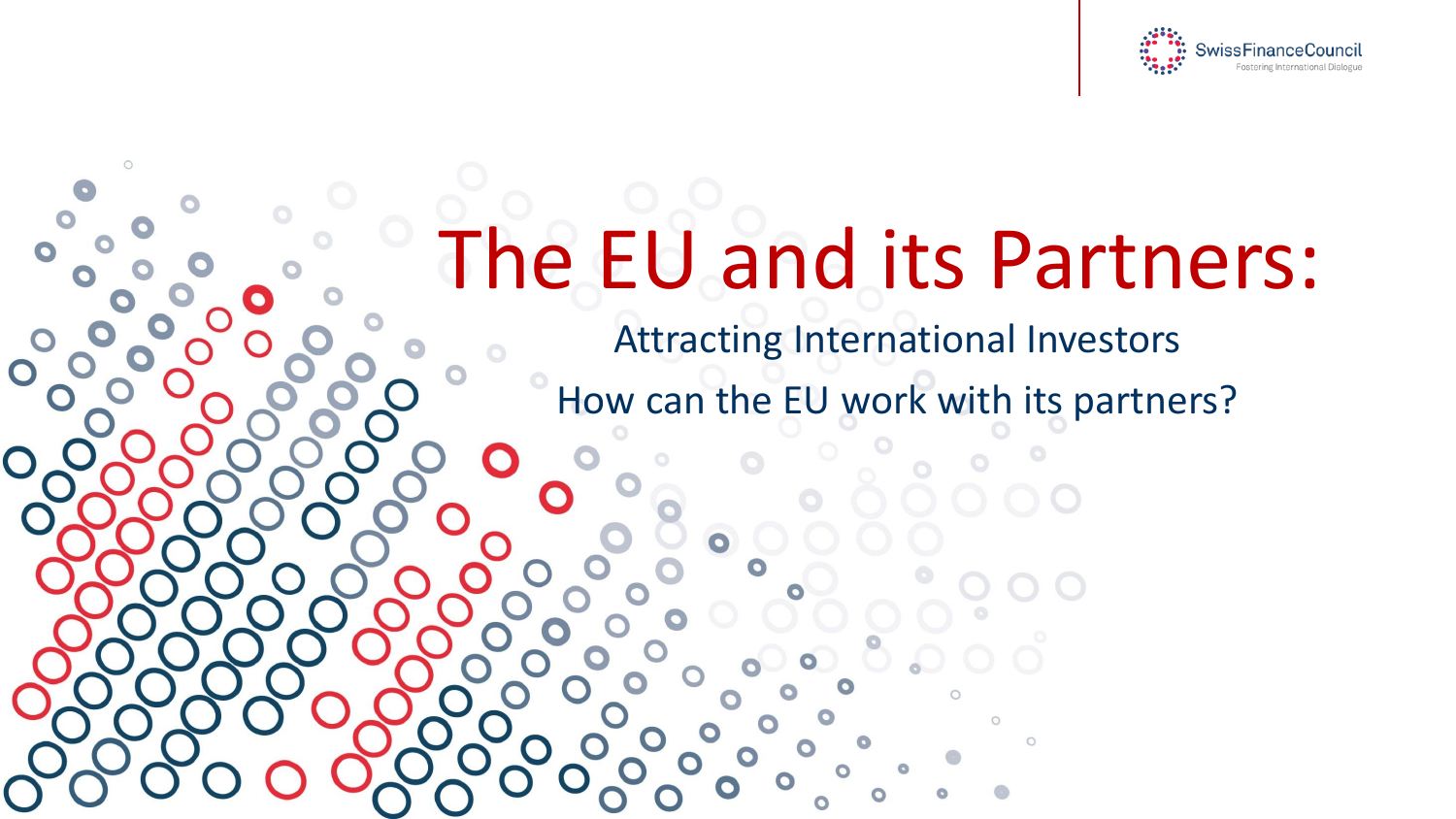#### Europe's economic situation remains fragile

• The EU has made progress since the financial crisis, stabilising the Monetary Union and launching the Banking Union.

- Nevertheless, Europe's economic recovery has been subdued.
- One of the key weaknesses has been investment.
- Global surveys of competitiveness show that Europe has fallen back.
- Europe needs to pursue its multi-pronged competitiveness agenda with full force.



#### *Global competitiveness index, 2014 – 2015*

*Source:* The Global Competitiveness Report 2014-2015, World Economic Forum. Note: Numbers represent ranking in index; the lower the number the higher in the ranking.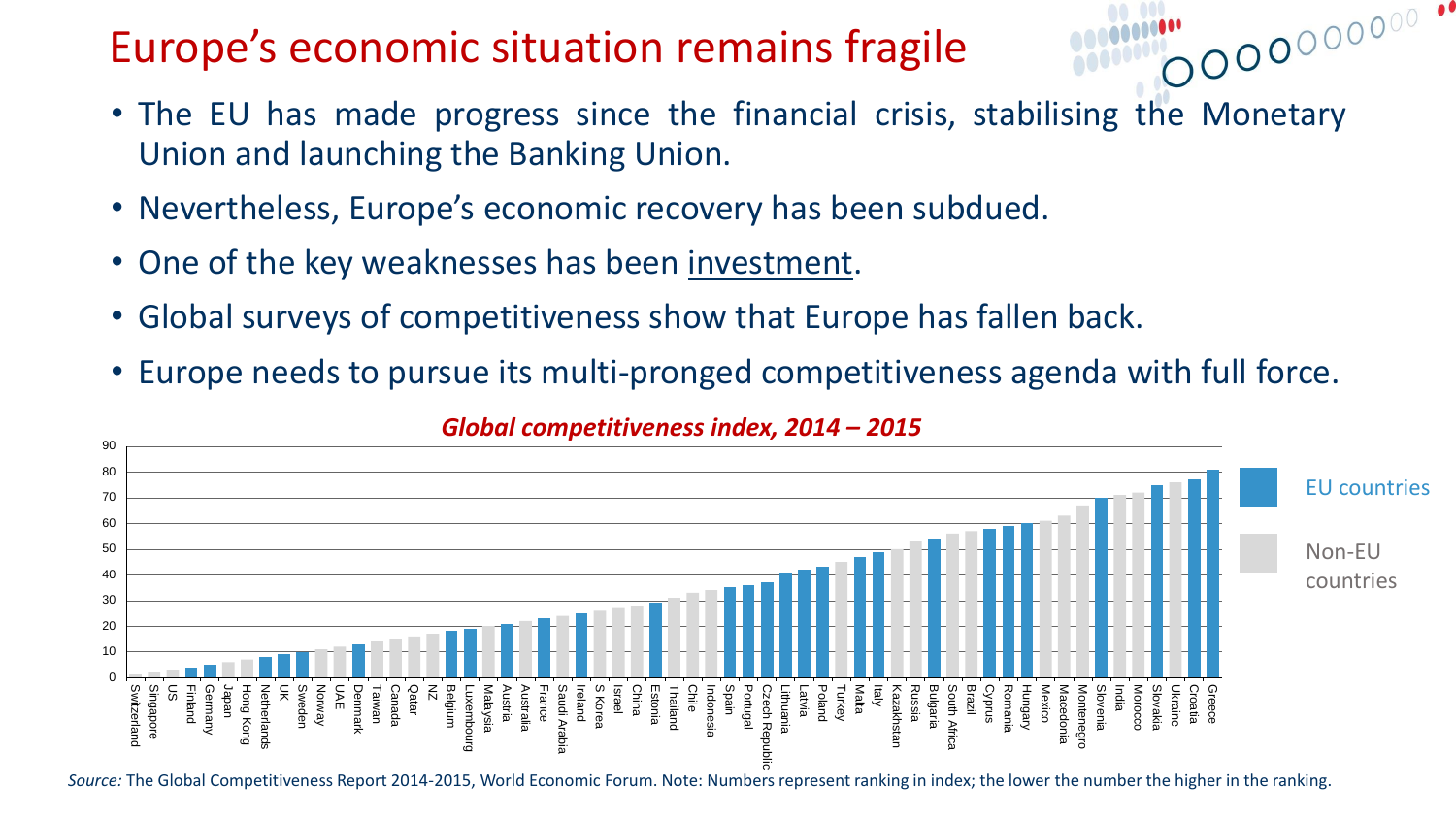# Weak investment contributes to Europe's slowdown

- Europe is a low growth area.
- Weak investment is at the heart of Europe's weak growth, both cyclically and structurally.
- Strengthening investment would raise Europe's short-term growth momentum as well as its long-term growth potential.
- But, surveys show that Europe's attractiveness to foreigners needs to improve.
- A lot of work is under way:
	- Structural reform agenda
	- Juncker Plan
	- Capital Markets Union



*Euro area investment still subdued*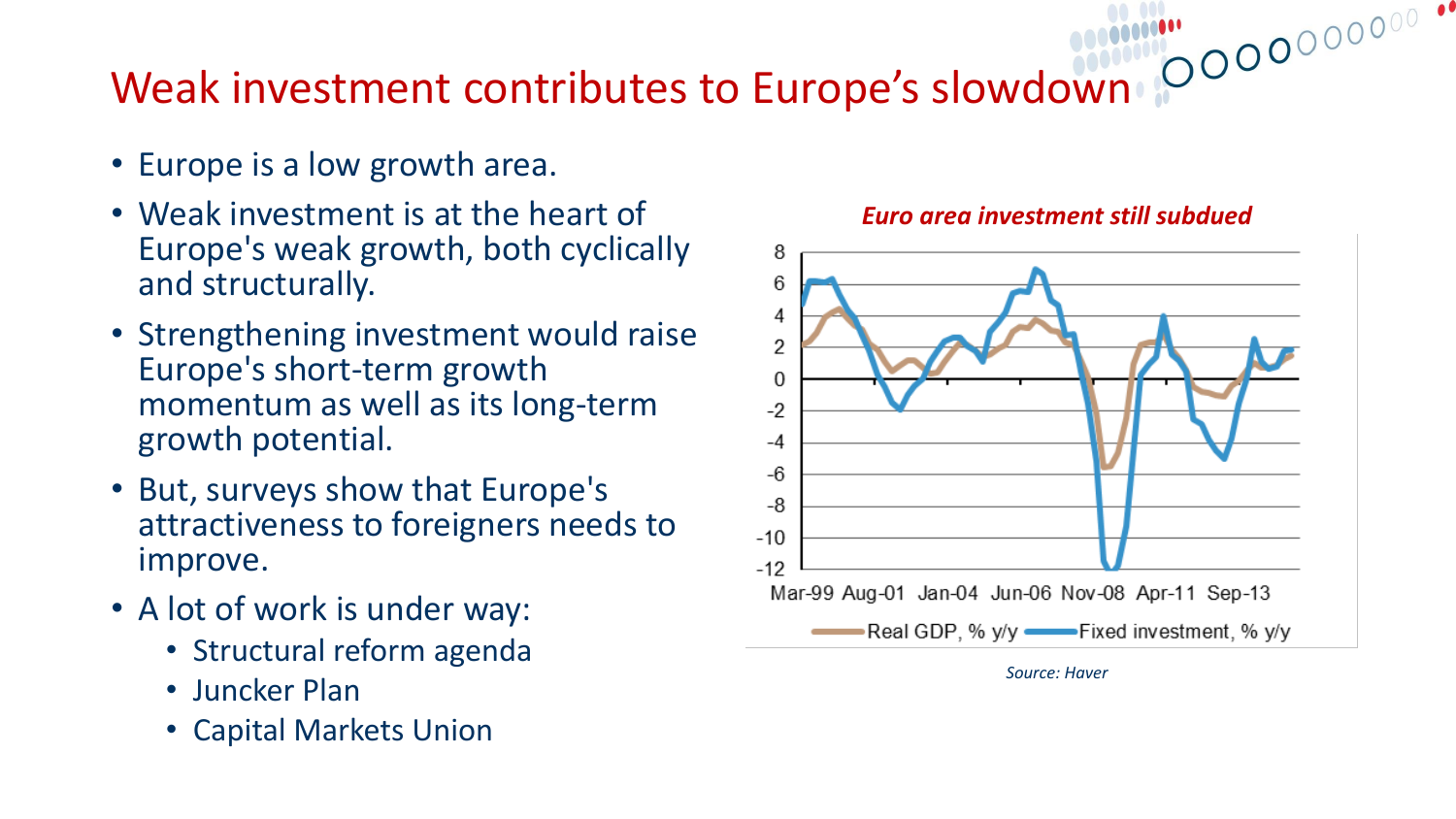#### How can international investors help to boost Europe's economy?

• Our Discussion Paper examines how international investors can support the growth and jobs agenda and contribute to the Capital Markets Union (CMU).

- Three case studies analyse the needs of three types of international investors: corporate, private and institutional investors:
	- 1. Case study on how to boost Private Equity and mobilise investment from private investors
	- 2. Case study on attracting international investors into infrastructure projects
	- 3. Survey amongst **Swiss SMEs** considering investment in the EU
- Our Paper shows that there remain important obstacles that prevent international investors from investing in the EU.
- We put forward some case-specific recommendations to boost investment and share ideas for the policy-making process.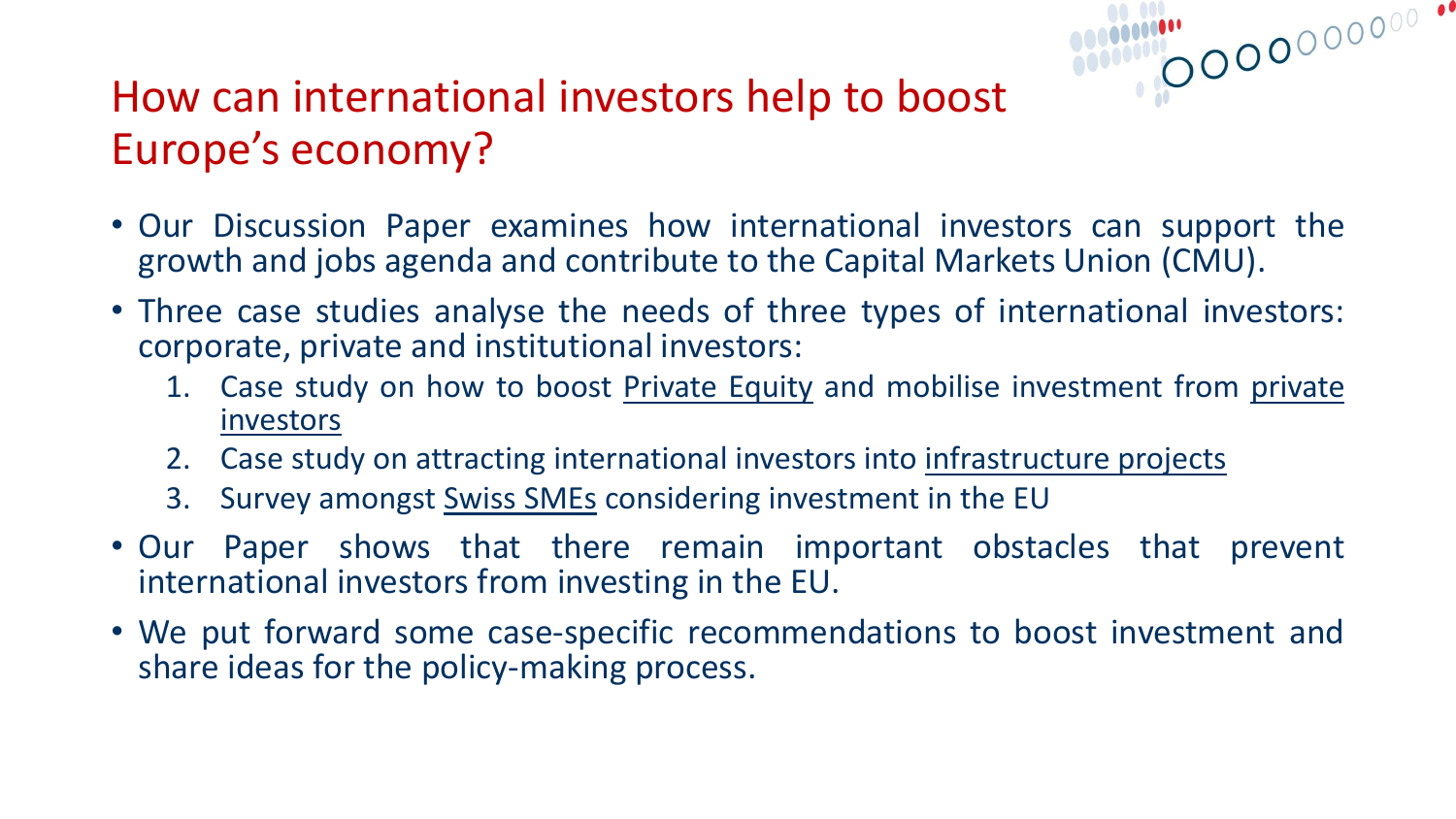#### CASE STUDY 1 - Attracting international private investors

- Private Equity markets could play a substantial role in investment funding.
- Private Equity is a source of funding for long-term projects and SMEs which are less likely to attract more traditional forms of investment.

- But, Private Equity is under-developed in Europe (USD 641bn *vs* USD 2,000bn in US):
	- Restrictive regulatory regime (e.g. client classification)
	- Unfavourable tax legislation (withholding taxes, capital gains tax)
	- High hurdles for registration of alternative investment vehicles
	- Cumbersome administrative processes and red tape, not least for private placements
- Recommendations for reform of the Private Equity framework:
	- Review retail client classification in MiFID it is too wide and hence restrictive
	- Make targeted adjustments to tax systems
	- Harmonise interpretation of the AIFMD passport across the EU (review in 2017)
	- Make a pan-European marketing passport available to non-EU AIFMs
- Mobilising UHNW savings could be very effective:
	- Globally, cash holdings account for more than 25% of total wealth
	- Need for diversification, open to long-term investment and Private Equity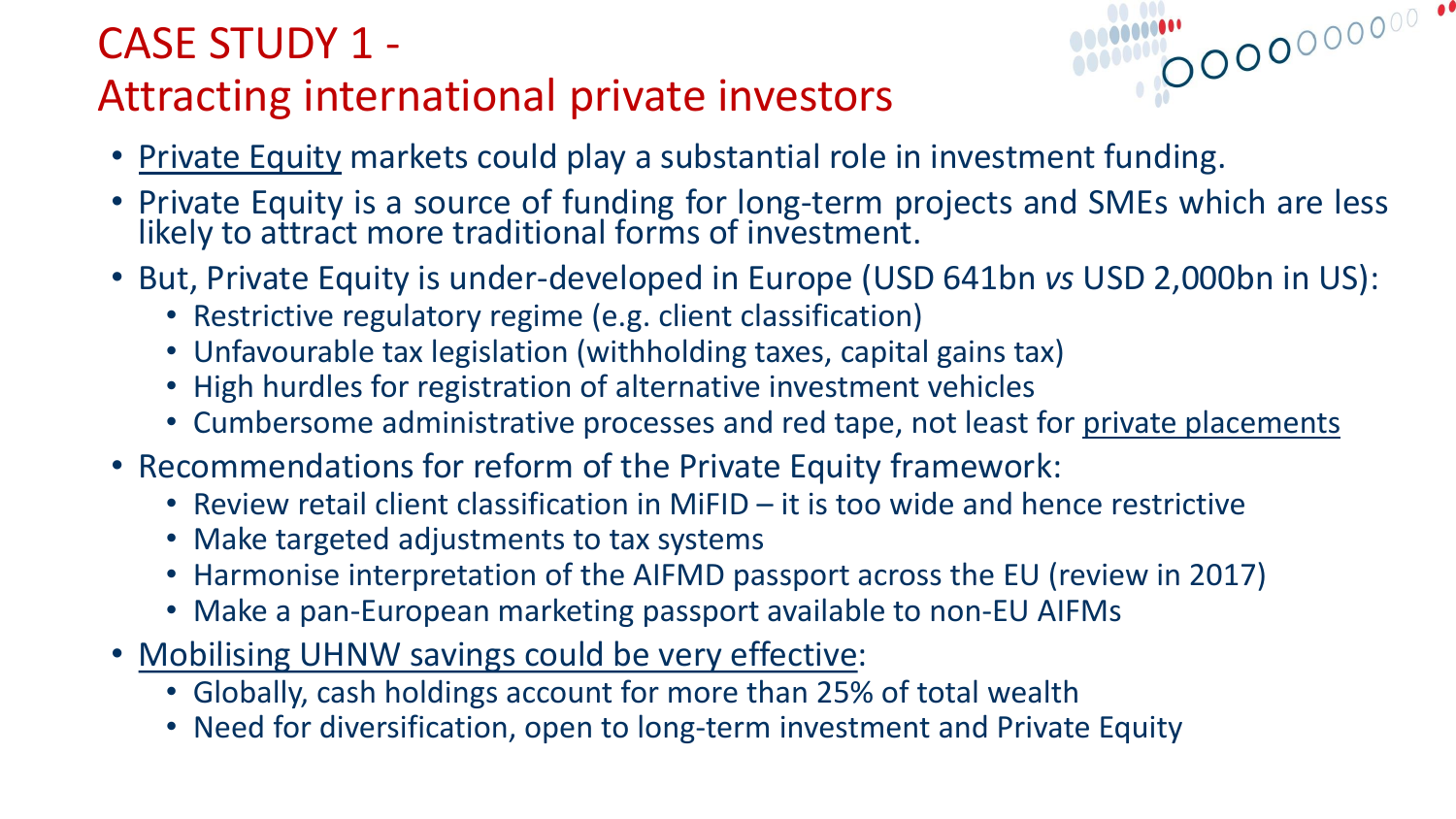#### CASE STUDY 2 -

# CASE SIUDY 2 -<br>Attracting institutional investors to large infrastructure projects

Novel funding strategies are key

#### **1. Thames Tideway Tunnel (TTT)**

- Large project size and long planning horizon made the TTT project unsuitable for PPP.
- TTT project had novel funding structure that combined public and private funding.
- Risk to private investors was limited to industry-standard of smaller projects.

#### **2. Channel Tunnel / High Speed 1 / Eurostar**

- Government support/risk control in construction phase, then monetization.
- 30-year concession to two Canadian pension funds.

#### • **Lessons learned:**

- Encourage efficient risk-sharing (via contingent guarantees, Project Bonds, LGTTs).
- Promote increased standardisation (new standardised asset class, standard docs).
- Enhance comparability and transparency (infrastructure pipeline, risk transparency).
- Address further legislative and regulatory burdens (Solvency II classification of infrastructure as non-liquid asset class).
- Create public competence centres and strive towards more efficient procurement processes.
- Create a transparent and reliable framework for dispute resolution.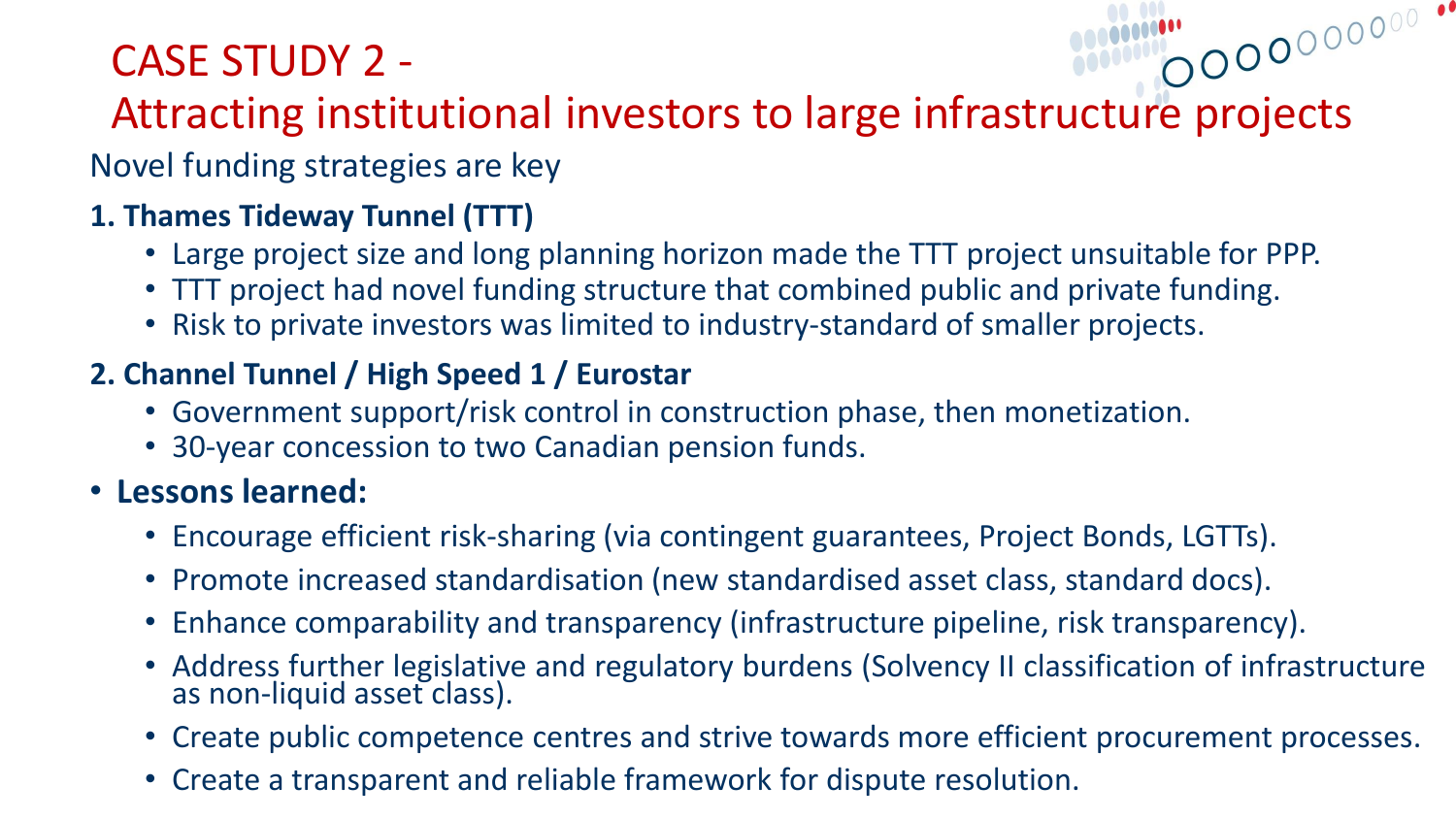#### CASE STUDY 3 –

#### Attracting corporate investments: the view of Swiss SMEs

The survey targeted internationally-oriented Swiss SMEs. It shows that SMEs remain very keen to invest in the EU, despite some concerns.



• Swiss SMEs plan to locate more than 50% of their international investments in the EU in 2016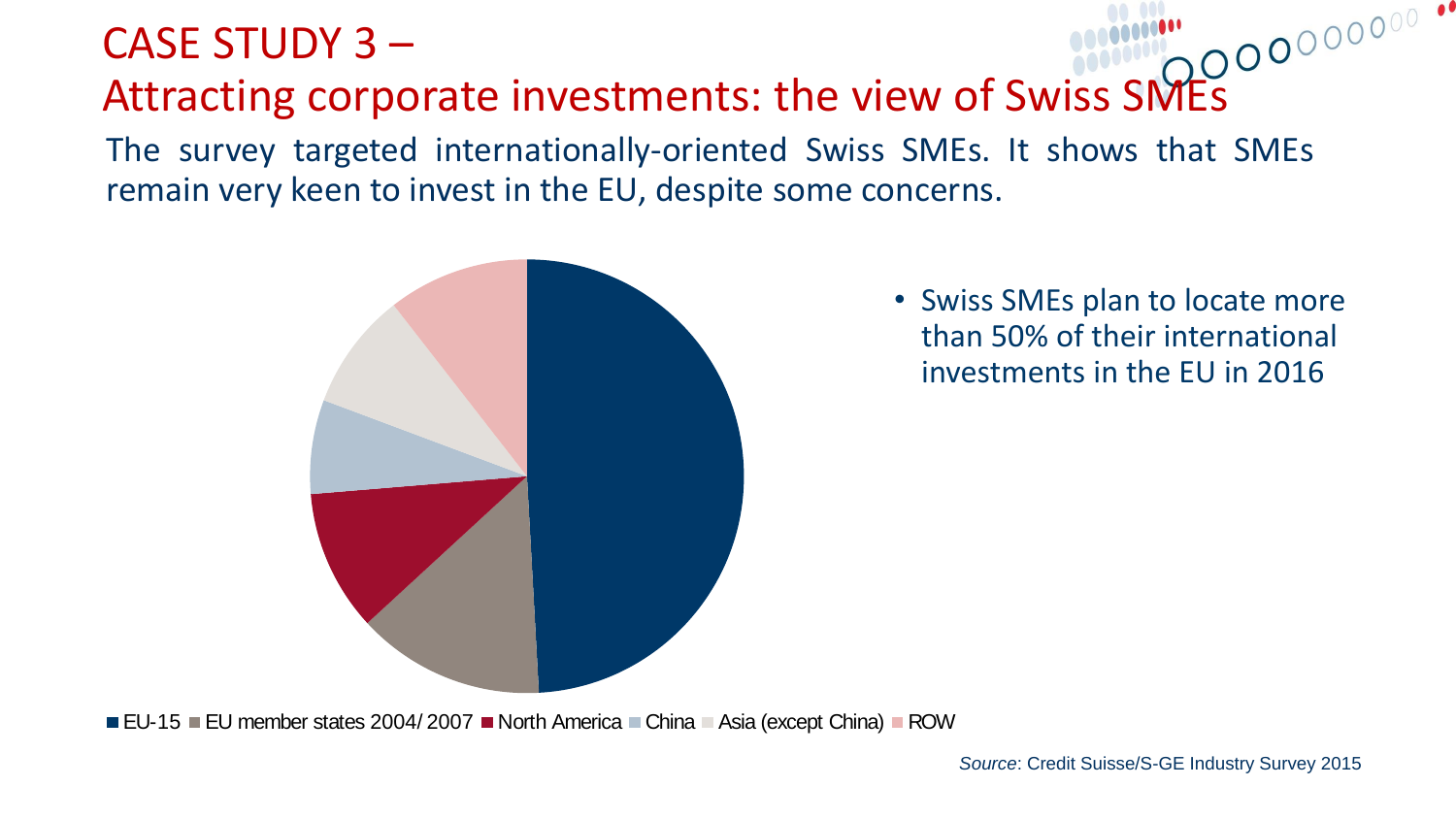#### FDI is a highly desirable form of investment

Total stock Foreign Direct Investment (FDI) in the EU is estimated at EUR 13.7 trn in 2013/2014. Of this Switzerland provided EUR 0.6 trn.

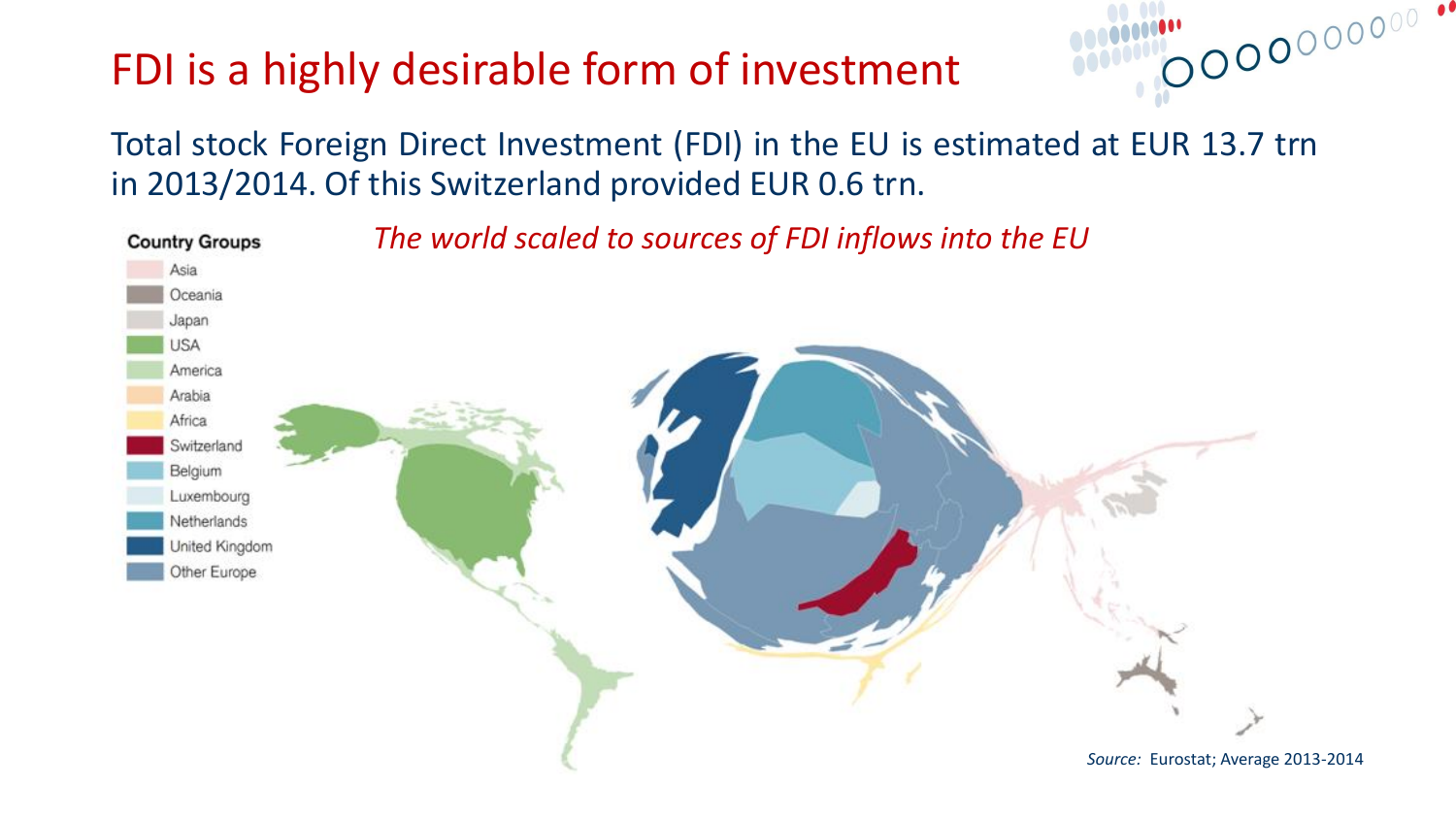#### SMEs are the backbone of the EU and Swiss economies

#### *European Union Switzerland*



■ Micro (0-9 employees) ■ Small (10-49 employees) Medium (50-249 employees) Large (over 250 employees)



■ Micro (0-9 employees) ■ Small (10-49 employees) **Medium (50-249 employees)** Large (over 250 employees)



Switzerland, 99.8% of all

enterprises are SMEs

• In both the EU and

• In the EU and Switzerland, SMEs employ 67% and 70% of all employees respectively

■ Micro (0-9 employees) ■ Small (10-49 employees) Medium (50-249 employees) Large (over 250 employees) ■ Micro (0-9 employees) ■ Small (10-49 employees) Medium (50-249 employees) Large (over 250 employees)

*Source:* Eurostat, Swiss Federal Statistics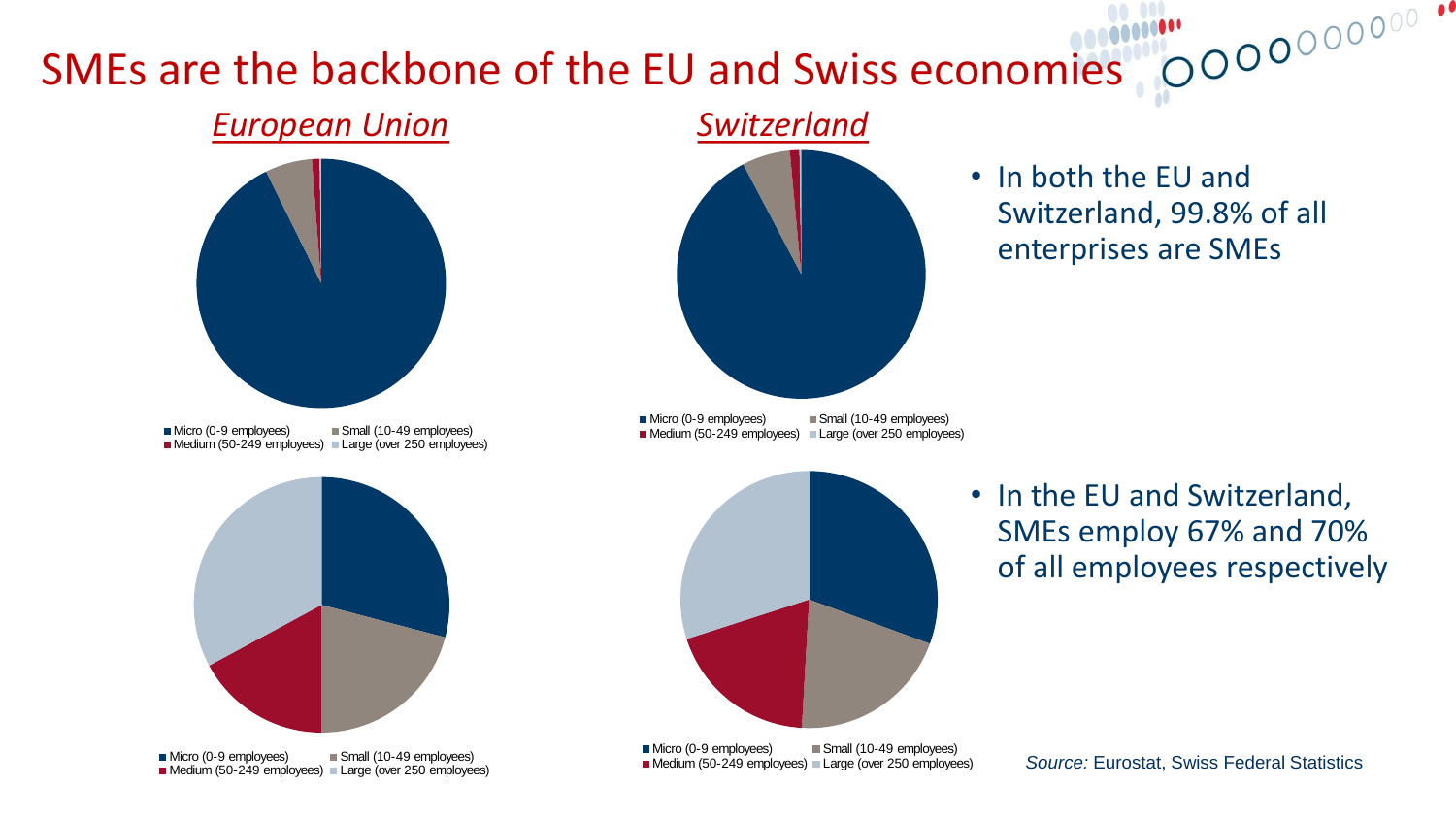#### EU and Swiss SMEs are quite international



| <b>European Union</b>                                                                  |     |     |     |     |      |                                                            | Switzerland                                             |     |     |                               |      |  |  |
|----------------------------------------------------------------------------------------|-----|-----|-----|-----|------|------------------------------------------------------------|---------------------------------------------------------|-----|-----|-------------------------------|------|--|--|
| 25% of SMEs are involved in exports<br>29% of SMEs import goods from abroad            |     |     |     |     |      |                                                            | 25% of SMEs are involved in exports                     |     |     |                               |      |  |  |
|                                                                                        |     |     |     |     |      |                                                            | SMEs report 16% average share of exports in total sales |     |     |                               |      |  |  |
|                                                                                        |     |     |     |     |      |                                                            | 60% of SMEs purchase input goods<br>from abroad         |     |     |                               |      |  |  |
| 44% of SMEs maintain at least<br>one form of an international<br>business relationship |     |     |     |     |      | 42% of imported goods and services<br>are sold unprocessed |                                                         |     |     |                               |      |  |  |
| $0\%$                                                                                  | 20% | 40% | 60% | 80% | 100% |                                                            |                                                         |     |     |                               |      |  |  |
|                                                                                        |     |     |     |     |      |                                                            |                                                         |     |     | 69% of SMEs produce<br>abroad |      |  |  |
|                                                                                        |     |     |     |     |      | 0%                                                         | 20%                                                     | 40% | 60% | 80%                           | 100% |  |  |

*Source:* EU survey 2010,, Credit Suisse Industry Survey 2014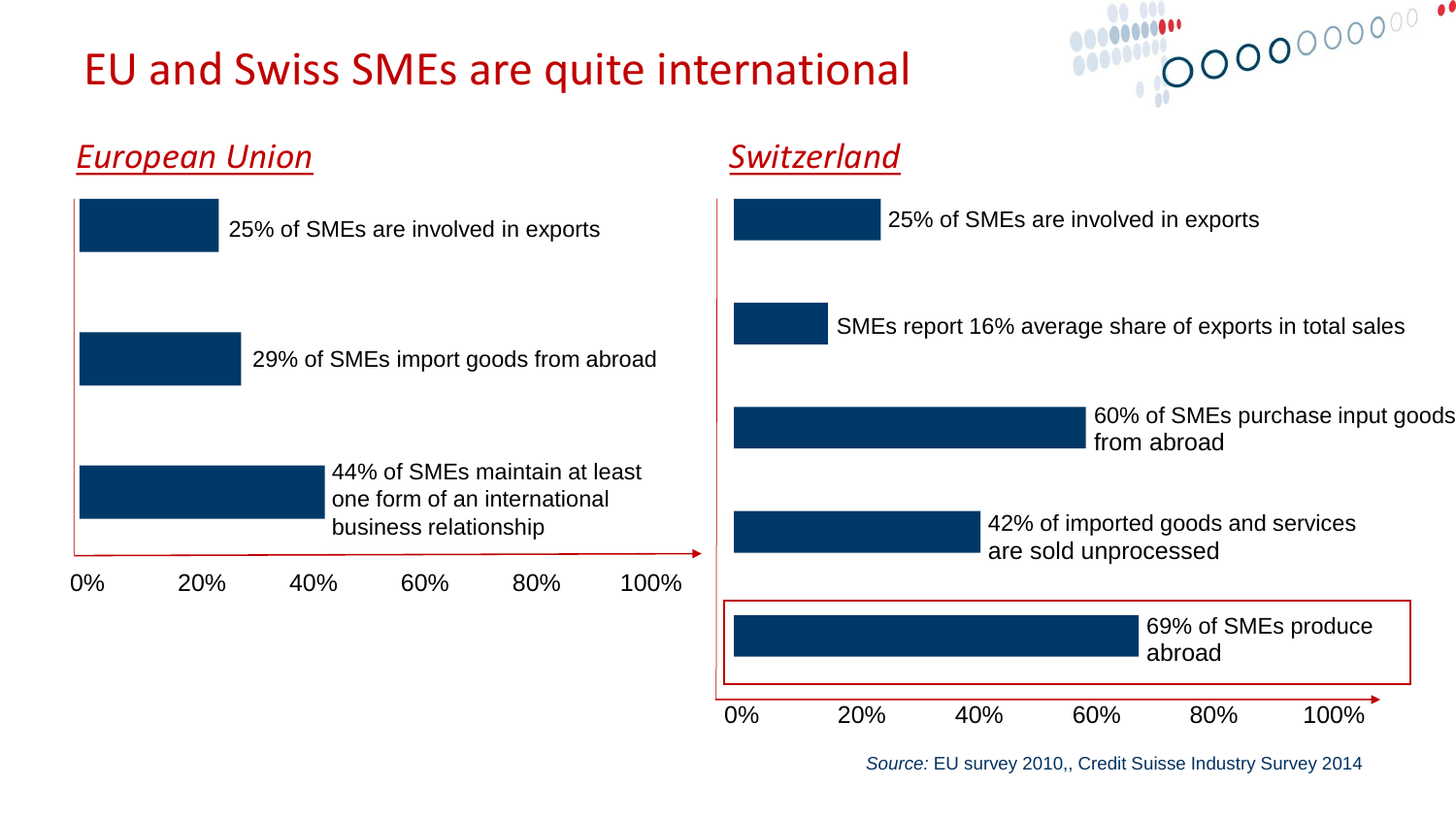### The main issues companies see in the EU





• The main concern of Swiss SMEs is 'red tape' and too much bureaucracy

*Source:* Ernst & Young, Credit Suisse/S-GE Industry Survey 2015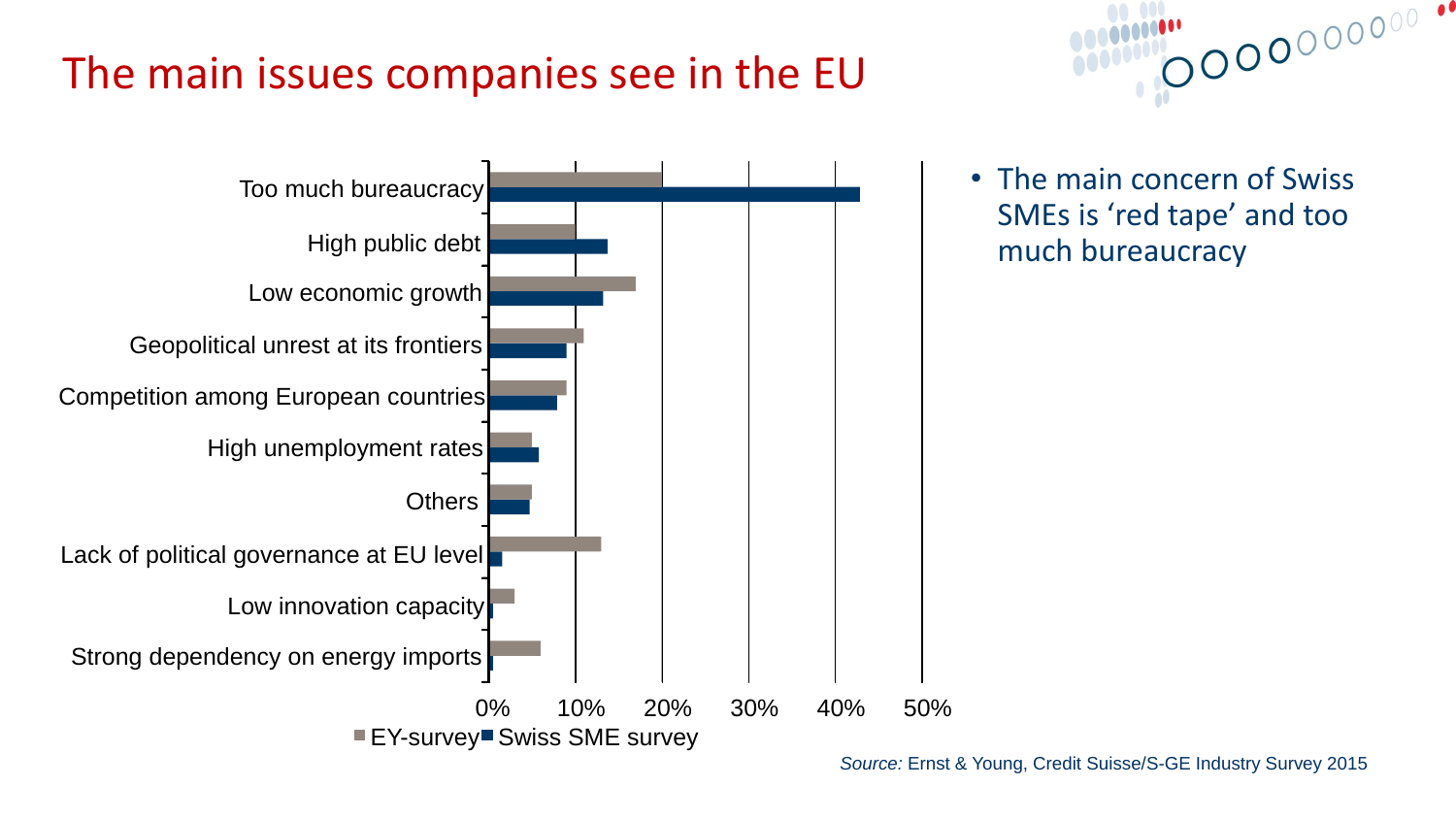#### Recommendations to improve cross-border investments by (domestic and foreign) SMEs

- Reduce 'red tape' within member economies by promoting best practices
	- Our survey shows that less 'red tape' would stimulate third-country SME investment.

- EU should promote best practices based on experiences of Member States and non-EU countries.
- Enhance SME access to finance by promoting the Capital Markets Union and Banking Union implementation and completion
	- Despite the limited use of the capital markets today, a fifth of Swiss SMEs consider a common capital market in the EU a priority.
	- Strong banks can add to the funding sources of SMEs.
- 'Think Small First' to foster overall conditions favourable to SME investments
	- SMEs are disproportionally impacted by ill-conceived regulations.
	- Importance of the Commission's 'Small Business Act'.
	- In line with the EU Better Regulation Agenda.